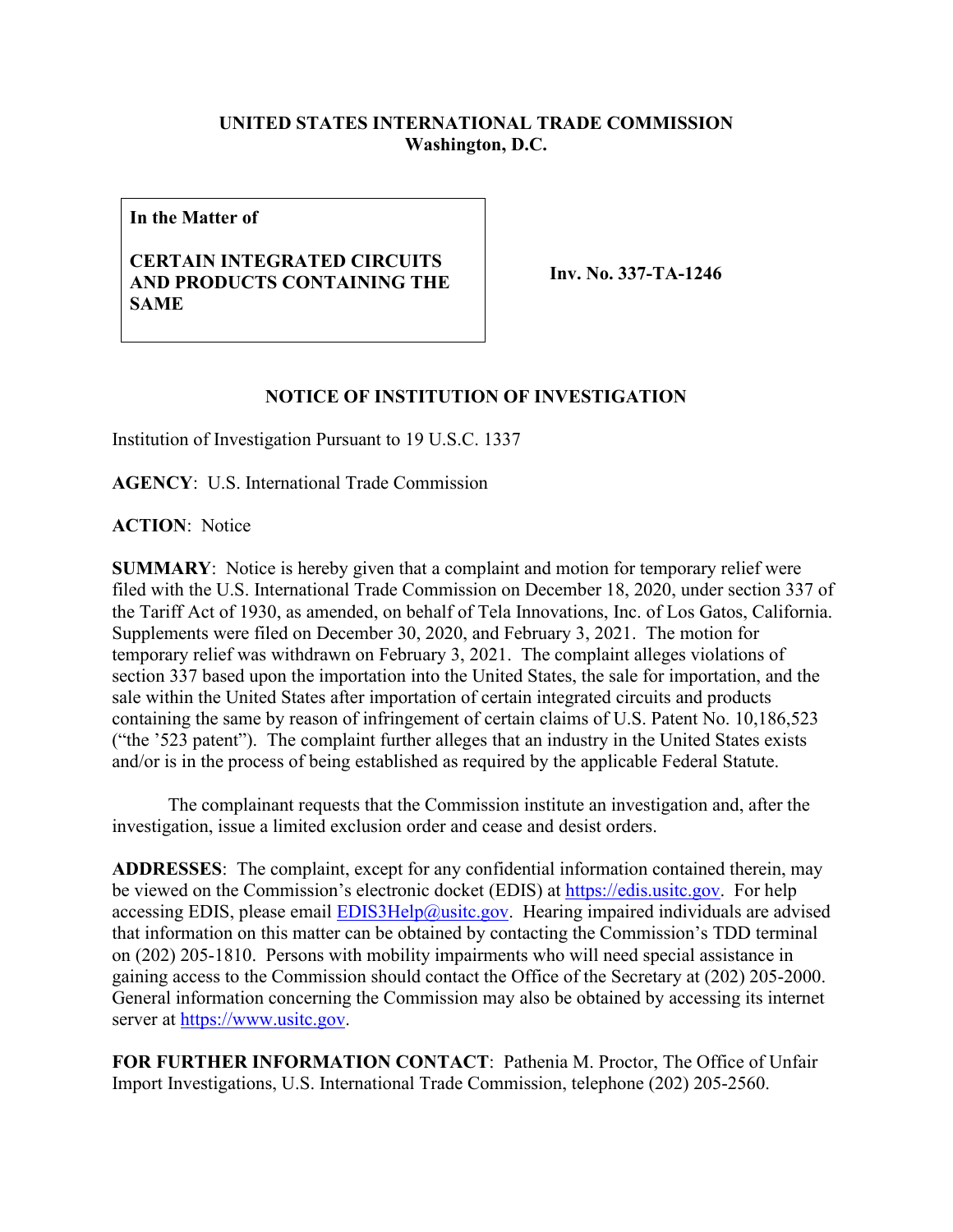## **SUPPLEMENTARY INFORMATION**:

**AUTHORITY**: The authority for institution of this investigation is contained in section 337 of the Tariff Act of 1930, as amended, 19 U.S.C. 1337, and in section 210.10 of the Commission's Rules of Practice and Procedure, 19 C.F.R. 210.10 (2020).

**SCOPE OF INVESTIGATION**: Having considered the complaint, the U.S. International Trade Commission, on February 8, 2021, **ORDERED THAT** –

(1) Pursuant to subsection (b) of section 337 of the Tariff Act of 1930, as amended, an investigation be instituted to determine whether there is a violation of subsection (a)(1)(B) of section 337 in the importation into the United States, the sale for importation, or the sale within the United States after importation of certain products identified in paragraph (2) by reason of infringement of one or more of claims 1-11, 14-20, 25, and 26 of the '523 patent; and whether an industry in the United States exists or is in the process of being established as required by subsection (a)(2) of section 337;

(2) Pursuant to Rule 210.10(b)(1) of the Commission's Rules of Practice and Procedure, 19 C.F.R. 210.10(b)(1), the plain language description of the accused products or category of accused products, which defines the scope of the investigation, is "Intel's microprocessors fabricated using Tri-Gate technology at a 14nm process node or smaller and products that contain such Intel microprocessors, specifically servers, workstations, desktops, all-in-one PCs, laptops, notebooks, computer tablets, and board-level computers";

(3) Pursuant to Rule 210.10(b)(3) of the Commission's Rules of Practice and Procedure, 19 C.F.R. 210.10(b)(3), the presiding Administrative Law Judge shall hold an early evidentiary hearing and find facts, as needed, and shall issue an early initial determination ("ID"), within 100 days of institution, except for good cause shown, as to whether the complainant's allegations in this investigation are precluded or otherwise barred – *e.g.*, under claim preclusion, issue preclusion, or the *Kessler* doctrine – by either the decision of the U.S. District Court for the Northern District of California, *Intel Corp. v. Tela Innovations, Inc.*, No. 3:18-cv-02848-WHO, ECF No. 316 (N.D. Cal. Dec. 22, 2020), or the Commission's final determination in *Certain Integrated Circuits and Prods. Containing Same*, Investigation No. 337-TA-1148. *See Smith v. Bayer Corp.*, 564 U.S. 299, 307 (2011) ("Deciding whether and how prior litigation has preclusive effect is usually the bailiwick of the *second* court …."); *see also* Charles Alan Wright et al., Federal Practice & Procedure § 4405 (2d ed.) ("The first court does not get to dictate to other courts the preclusion consequences of its own judgment…."). Any review will be conducted in accordance with Commission Rules 210.42-45. 19 C.F.R. 210.42-45. Unless the Commission orders otherwise, the issuance of an early ID finding that the complainant is precluded or barred from pursuing its complaint shall stay the investigation and any other decision shall not stay the investigation or delay the issuance of a final ID covering the other issues of the investigation;

(4) Pursuant to Commission Rule  $210.50(b)(1)$ , 19 C.F.R.  $210.50(b)(1)$ , the presiding administrative law judge shall take evidence or other information and hear arguments from the parties or other interested persons with respect to the public interest in this investigation, as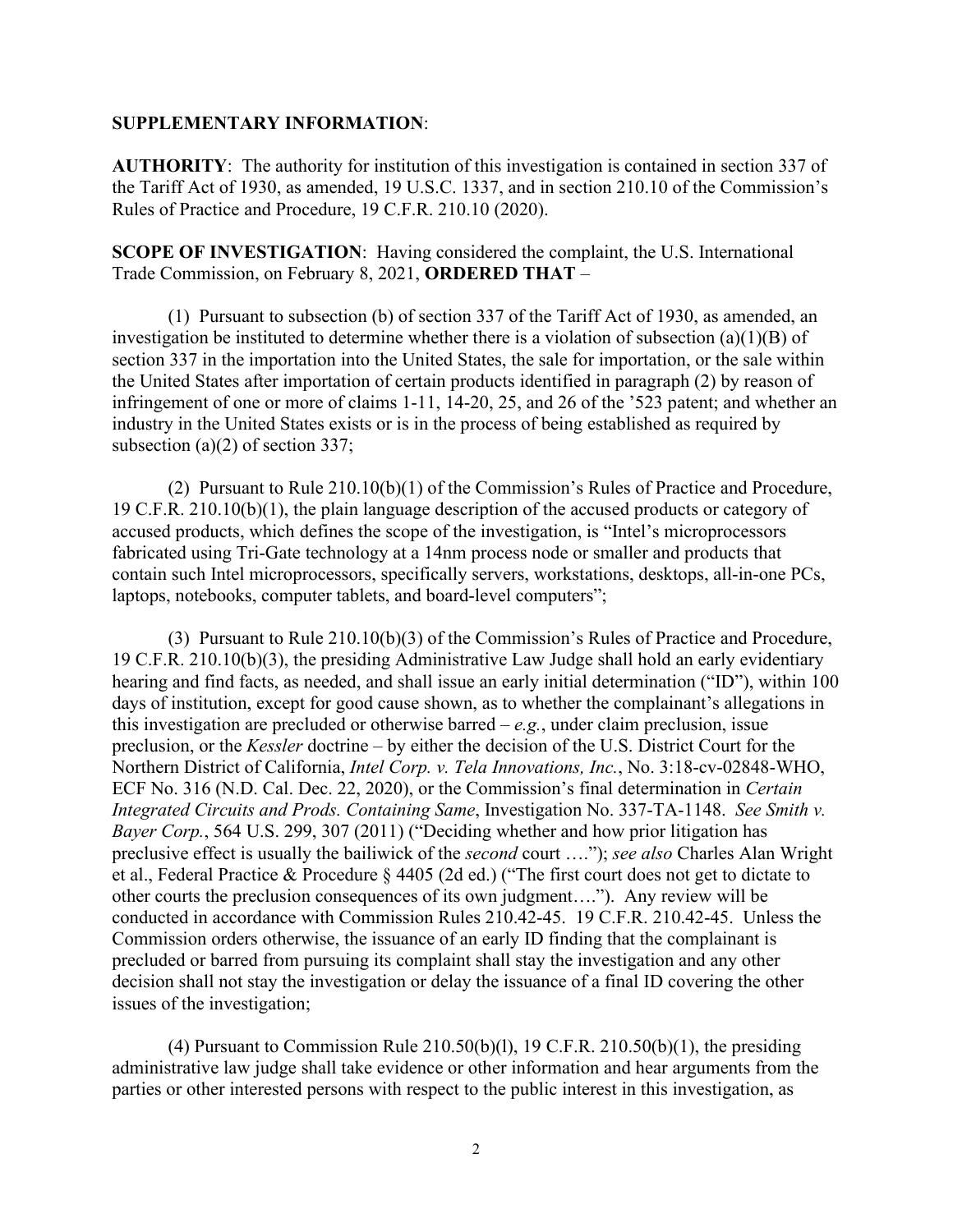appropriate, and provide the Commission with findings of fact and a recommended determination on this issue, which shall be limited to the statutory public interest factors set forth in 19 U.S.C. 1337(d)(1),  $(f)(1)$ ,  $(g)(1)$ ;

(5) For the purpose of the investigation so instituted, the following are hereby named as parties upon which this notice of investigation shall be served:

(a) The complainant is:

Tela Innovations, Inc. 1484 Pollard Road #483 Los Gatos, CA 95032

(b) The respondents are the following entities alleged to be in violation of section 337, and are the parties upon which the complaint is to be served:

> Acer, Inc. 1F, 88, Sec. 1, Xintai 5th Rd. Xizhi New Taipei City 221, Taiwan

Acer America Corporation 333 West San Carlos Street Suite 1500 San Jose, CA 95110

ASUSTek Computer Inc. No. 15, Li-Te Road Beitou District Taipai 112, Taiwan

ASUS Computer International 800 Corporate Way Fremont, CA 94539

Intel Corporation 2200 Mission College Blvd. Santa Clara, CA 95052

Lenovo Group Ltd. No. 6 Chuang Ye Road Shangdi Information Industry Base Beijing 100085 China